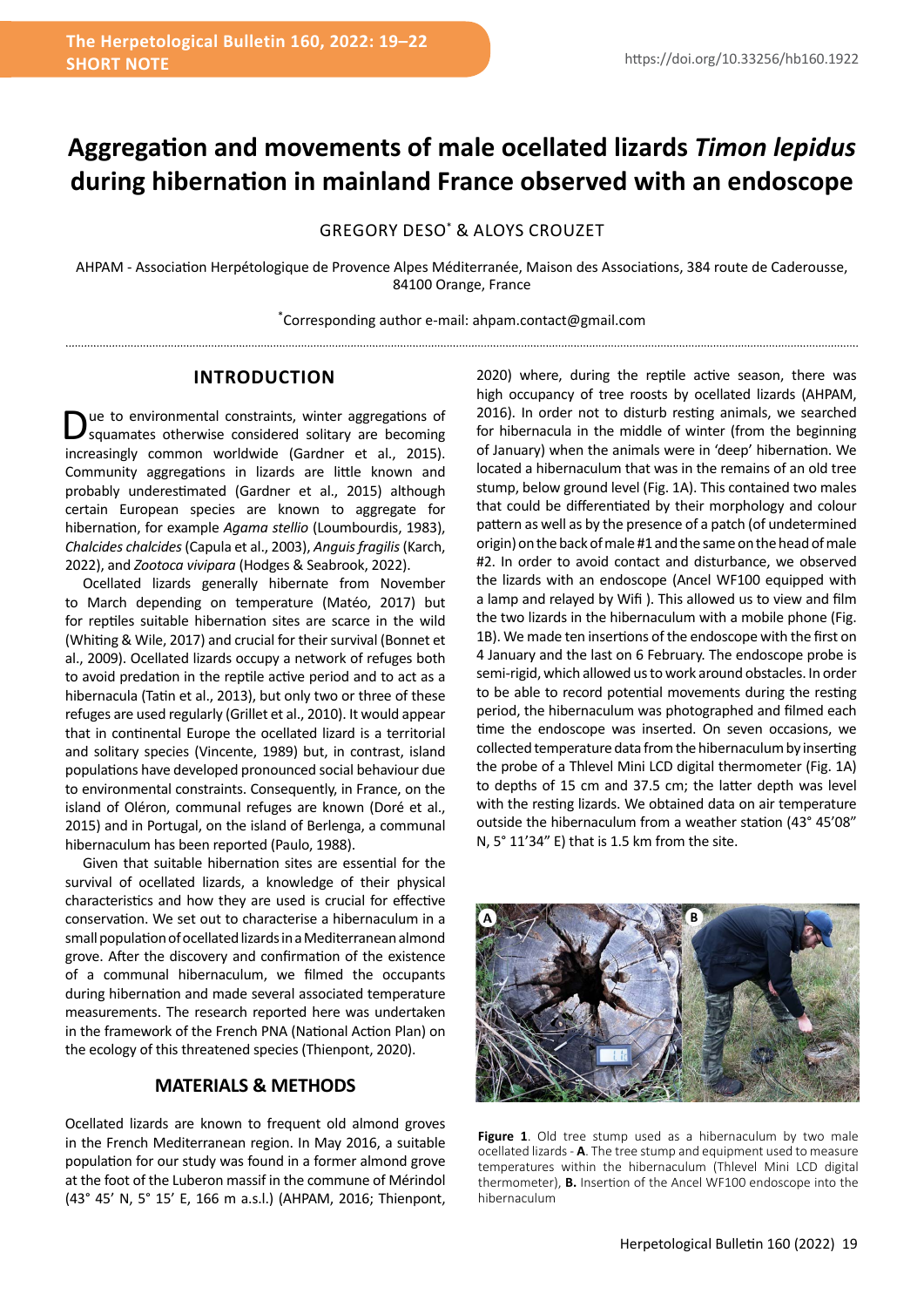**Table 1**. Temperatures (°C) at a depth of 15 cm and 37 cm (alongside the hibernating male ocellated lizards) within the hibernaculum and maximum and minimum external air temperatures from a local weather station

| Date       | Hibernaculum<br>temperature |                 | Air temperature |         |
|------------|-----------------------------|-----------------|-----------------|---------|
|            | 15 cm<br>deep               | 37.5 cm<br>deep | Maximum         | Minimum |
| 15/01/2022 | 2.3                         | 3.2             | 11.7            | $-4.2$  |
| 19/01/2022 | 4.3                         | 3.7             | 9.9             | $-0.4$  |
| 23/01/2022 | 1.1                         | 3.1             | 12.1            | $-4.4$  |
| 23/01/2022 | 4.5                         | 4.2             | 12.4            | $-2.7$  |
| 28/01/2022 | 2.8                         | 3.4             | 12.8            | $-4.4$  |
| 31/01/2022 | 6.4                         | 4.5             | 12.8            | $-1.8$  |
| 06/02/2022 | 7.3                         | 6.4             | 13              | 0.4     |

## **RESULTS**

The films and photographs taken during the insertion of the endoscope show the movements of the individuals throughout the hibernation period ([BHS video, 2022](https://youtu.be/eJzK-FfDisg)). Although the hibernaculum provided sufficient space for the two lizards to sleep at a distance from each other, the males were lying one on top of the other. The sleeping position adopted by male #2 on male #1 shows an almost total overlap with its body lines following very closely those of the male below (Fig. 2). The overlap of male #1 on male #2 was brief and mainly observed in early January, male #1 remained under the slightly smaller male #2 for a longer period. During the coldest periods of the year, from 4 January to 6 February 2022 (Table 1), they swapped their top and bottom positions. On two occasions, the individual on top completely covered the one below, potentially insulating it from the cold exterior. While male #1 was observed to make only one movement during the coldest period, male #2 was awake on 4 January and thereafter had several repositioning movements including one filmed live on 23 January.

Even though the minimum air temperatures fell well below freezing during the study period, on all seven occasions when temperatures were measured by us within the hibernaculum they were well above freezing; the lowest observed temperature adjacent to the lizards was 3.1 °C (Table 1) and closer to the surface at a depth of 15 cm the lowest observed was 2.3 °C (Table 1). At the time of our observations, the temperatures at the two depths differed little as at 15 cm and



Figure 2. Two male ocellated lizards hibernating in a tree stump, below ground, observed and filmed using an endoscope and mobile phone. The four images demonstrate movements of the two lizards during hibernation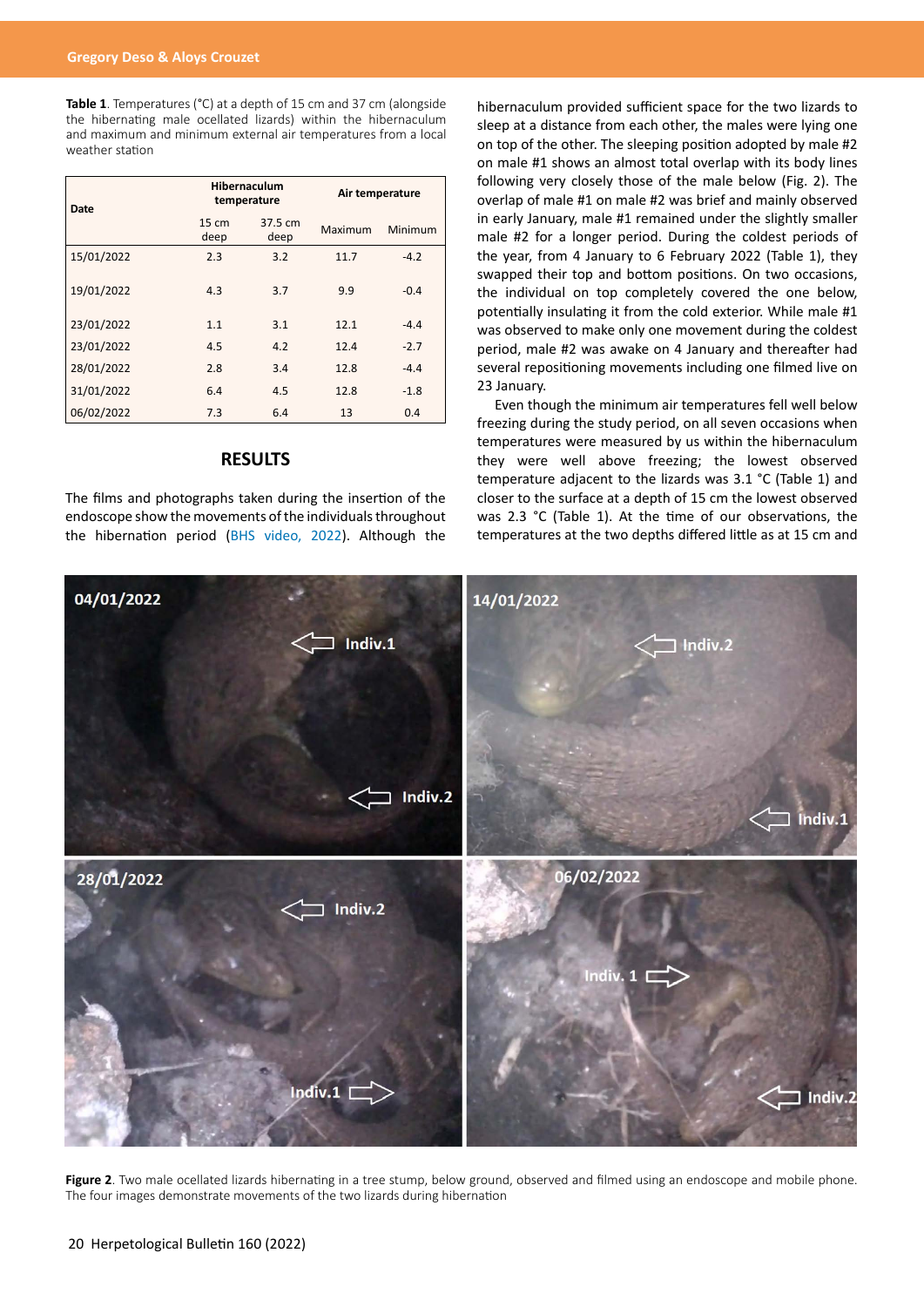37.5 cm the mean (±sd) temperatures were 4.10±2.22 °C and 4.07±1.14 °C respectively.

#### **DISCUSSION**

Refuges must provide effective protection from predation but also from extreme thermal conditions (Mohanty, 2021). However, a refuge chosen as a hibernaculum should also have good exposure to sun light so that it will warm rapidly (Pringle et al., 2003; Webb et al., 2005). Such ideal hibernacula are a limited resource for ocellated lizards (Grillet et al., 2010) and furthermore they need to be clearly visible as these lizards search for them by sight (Tatin & Renet, 2016). Given that the occupancy rate of tree roosts by the lizards during the reptile active season was high (AHPAM, 2016), it can be inferred that there is likely considerable competition for the ground refuges that will serve as hibernacula. Such scarcity of suitable refuges is expected to lead to lizard aggregations at available hibernacula (Gregory, 1984). Sharing of overnight refugia between adult males of similar build is known in other European lacertids (Aubret et al., 2014) but also for hibernation (Hodges & Seabrook, 2022) and given that external air temperatures fell below 0 °C it is understandable that the lizards would choose to hibernate at considerable depth to avoid freezing. On the island of Oleron, an artificial hibernaculum located at 40 cm depth had very similar thermal conditions, with a minimum of 3.5 °C at the coldest time of the year (Grillet et al., 2008).

Once reptiles have taken up residence below ground for hibernation they may then move about within the hibernaculum as an adjustment to thermal conditions (Zuffi et al., 1999; Cobb & Peterson, 2008). The movements observed in this study confirm this mobility, which is interspersed with waking. The longer period of time spent by male #1 under the shelter of male #2 may indicate that male #1 may be the dominant individual. The position adopted by male #2, in which it is shielding individual #1 from cold air, potentially put it at a physical disadvantage. Nevertheless, there are a significant number of benefits conferred by an aggregation, including - a reduced risk of being located by a predator (Meddis, 1975; Shine et al., 2003; Bors et al., 2020), the prevention of heat loss (Boersma, 1982; Lanham, 2001; Aubret & Shine, 2009), and a reduction in water loss by evaporation (Lancaster et al., 2006). While aggregations increase the risk of parasitic cross-infection (Leu et al., 2010; Sih et al., 2018), the stability of squamate aggregations may increase immune control capabilities (Gardner et al., 2015).

#### **REFERENCES**

- AHPAM (2016). Une population de lézards ocellé dans les amandiers du Lubéron. https://ahpam.fr/une-populationde-lezard-ocelle-dans-les-amandiers-du-luberon-84
- Aubret, F. & Shine, R. (2009). Causes and consequences of aggregation by neonatal tiger snakes (*Notechis scutatus*, Elapidae). *Austral Ecology* 34: 210–217.
- Aubret, F., Tort, M., Michniewicz, R.J., Blanvillain, G. & Coulon, A. (2014). Cooperate or compete? Influence of sex and body size on sheltering behaviour in the wall lizard,

*Podarcis muralis*. *Behaviour* 151: 1903–1920.

- BHS Video (2022). Aggregation and movements of male ocellated lizards *Timon lepidus* during hibernation in mainland France observed with an endoscope https:// youtu.be/eJzK-FfDisg
- Boersma, P.D. (1982). The benefits of sleeping aggregations in marine iguanas, *Amblyrhynchus cristatus*. In *Iguanas of the World: Their Behavior, Ecology, and Conservation*, 292–299 pp. Bughardt, G.M. & Rand, A.S. (Eds.). New Jersey: Noyes Publishing.
- Bonnet, X., Brischoux, F., Pearson, D. & Rivalan, P. (2009). Beach-rock as a keystone habitat for sea kraits. *Environmental Conservation* 36: 62–70.
- Bors, M., Mohanty, N.P. & Shankar, P.G. (2020). Anti-predatory sleep strategies are conserved in the agamid lizard *Monilesaurus rouxii*. *Behavioral Ecology and Sociobiology*  74: 121.
- Capula, M., Filippi, E. & Luiselli, L. (2003). *Chalcides chalcides* (three-toed skink): communal hibernacula. *The Herpetological Bulletin* 83: 30–31.
- Cobb, V.A. & Peterson, C.R. (2008). Thermal ecology of hibernation in a population of Great Basin rattlesnakes, *Crotalus oreganus lutosus*. In *The Biology of Rattlesnakes*, 291–302 pp. Hayes, W.K., Beaman, K.R., Cardwell, M.D & Bush. S.P. (Eds.). Loma Linda University Press, USA.
- Doré, F., Grillet, P., Thirion, J.M., Besnard, A. & Cheylan, M. (2011). Implementation of a long-term monitoring program of the ocellated lizard (*Timon lepidus*) population on Oleron Island. *Amphibia-Reptilia* 32: 159-166.
- Doré, F., Cheylan, M. & Grillet, P. (2015). Le lézard ocellé: un géant sur le continent européen. Mèze: Biotope éditions, 192 pp.
- Gardner, M.G., Pearson, S.K., Johnston, G.R. & Schwarz, M.P. (2015). Group living in squamate reptiles: a review of evidence for stable aggregations. *Biological*. Review 91: 925–936. doi: 10.1111/brv.12201
- Gregory, P.T. (1984). Communal denning in snakes. In Vertebrate Ecology and Systematics: *A Tribute to Henry S. Fitch. Lawrence, KS*. pp. 57–75. Seigel, R.A., Hunt, L.E., Knight, J.L., Malaret, L. & Zuschlag, N.L. (Eds.) The University of Kansas Museum of Natural History Special Publication N° 10.
- Grillet, P., Doré, F., Thirion, J.M., Cheylan, M. & Dauge, C. (2008). Étude et suivi de la population de Lézard ocellé *Timon lepidus* sur l'île d'Oléron. *Rapport de l'Office National des Forêts région Poitou Charentes*. 99 pp.
- Grillet, P., Cheylan, M., Thirion, J.M., Doré, F., Bonnet, X., Dauge, C., Chollet, S. & Marchand, M.A. (2010). Rabbit burrows or artificial refuges are a critical habitat component for the threatened lizard *Timon lepidus* (Sauria, Lacertidae). *Biodiversity and Conservation* 19(7): 2039–2051.
- Hodges, R. & Seabrook, C. (2022). Hibernation cell construction by the viviparous lizard *Zootoca vivipara*. *The Herpetological Bulletin* 159: 41-43.
- How, T.L. & Bull, C.M. (2002). Reunion vigour: an experimental test of the mate guarding hypothesis in the monogamous sleepy lizard (*Tiliqua rugosa*). *Journal of Zoology* 257: 333–338.
- Karch, (2022). Centre de Coordination pour la Protection des